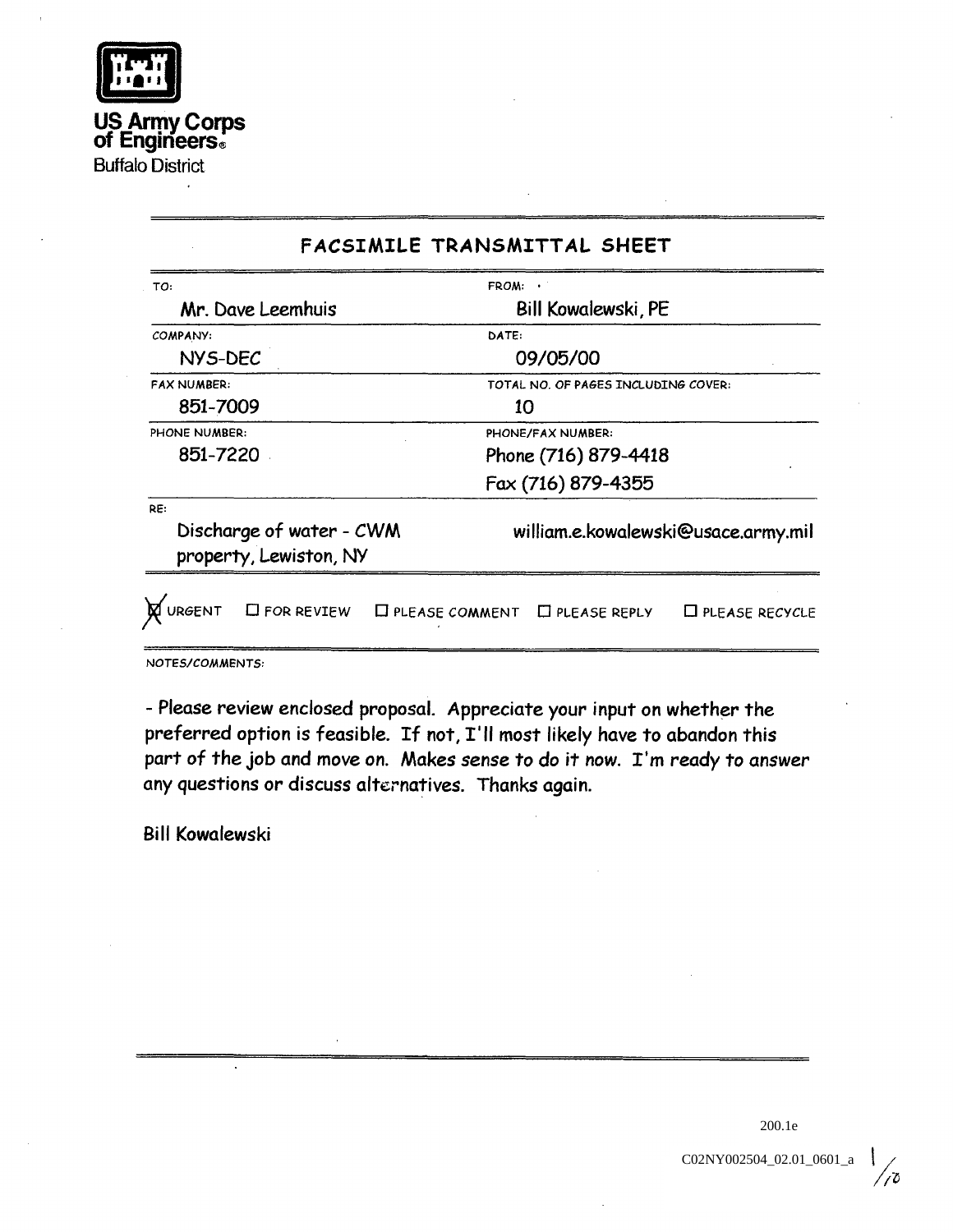#### PROPOSAL FOR THE DISCHARGE OF STORM WATER

#### AT

### FORMER LAKE ONTARIO ORDNANCE WORKS (LOOW) NIAGARA COUNTY, NEW YORK

1. BACKGROUND: The US Army Corps of Engineers (USACE) Buffalo District is conducting an interim removal action (IRA) at the former LOOW site, located on the property of Chemical Waste Management Incorporated, 1550 Balmer Road, Model City, New York, 14107. The purpose of this IRA is to remove two piping systems dating from the original construction of the LOOW in the 1940s. These systems include wastewater pipelines from former trinitrotoluene (TNT) production facilities and chemical waste sewer (CWS) lines from a former rocket fuel production facility. These pipelines pose a potential threat as contaminant pathways. Portions of the pipelines have been found to contain chemical waste products characterized as hazardous and PCB wastes

**2. CURRENT SITUATION:** The scope of the removal action for the CWS lines includes excavating and removing two pipelines connected to a defunct oil/water separator (OWS) and a defunct acid neutralization lagoon (ANL). These pipelines are approximately 10 feet below grade and we believe they are connected to the bottom of the OWS and ANL at a depth of approximately 8-9 feet In order to safely remove these lines it is necessary to remove the accumulated rainwater from the OWS and ANL The total volume of water in the OWS is estimated at  $318,240$  gallons  $(80' \times 60' \times 8.5')$  and the ANL is estimated at  $835,380$  gallons  $(135'$  $x$  105'  $x$  12'). These structures are shown in Figures 2-1 and 2-2.

The question at this point in time is how to manage the accumulated water in these structures in an environmentally protective, legally compliant, technically feasible, and cost-effective manner.

a. SAMPLING: A total of nine water grab-samples were taken in August 2000. Three samples were taken from the OWS at depths of approximately 1.5 feet, 5 feet, and 8.5 feet. Six samples were taken from the ANL. This structure consists of two chambers and three samples were taken from each chamber at depths of approximately  $3$  feet,  $7.5$  feet, and  $10.5$  feet.

b. ANALYSIS: Each sample was analyzed for volatile organic compounds, semivolatile organic compounds, explosives, PCBs, metals, ammonia nitrogen, biochemical oxygen demand, oil and grease, pH, phenols, settleable solids, total dissolved solids, and total suspended solids. A summary of the results is provided below. Attachment 1 contains a summary of the laboratory data. Copies of the individual laboratory reports are available if needed

 $(1)$  Oil Water Separator: The laboratory results show the following:

The upper layer complies with permit requirements with the exception of volatile organics (sample number W-OWS-1)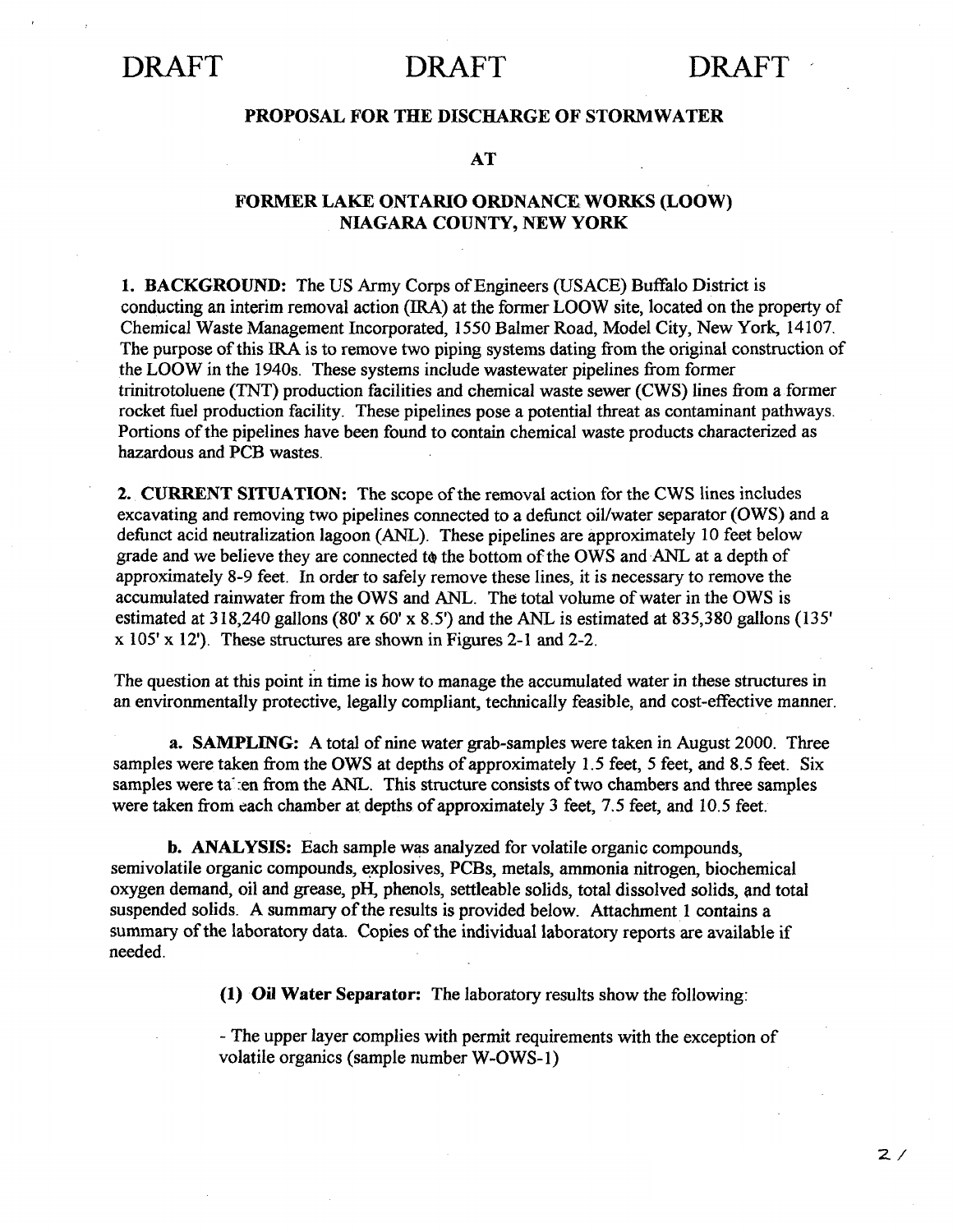

 $4/0$ 



Figure 2-1 Oil/Water Separator



Figure 2-2 Acid Neutralization Lagoon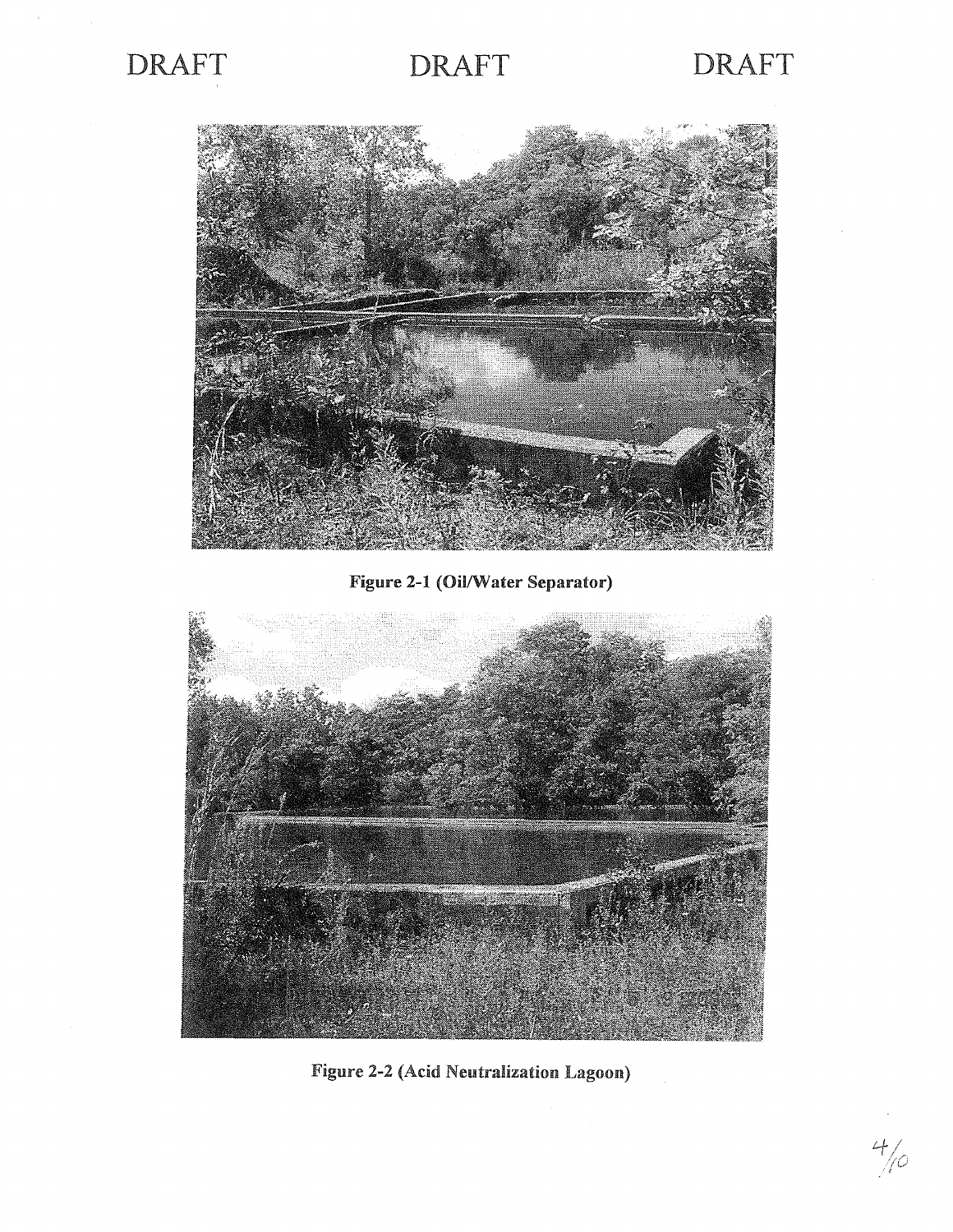$5/20$ 

The middle layer complies with permit requirements with the exception of total suspended solids, settleable solids, and volatile organics (sample number W-OWS-2

The lower layer complies with permit requirements with the exception of total suspended solids, settleable solids, total copper, total zinc, aroclor 1248, and aroclor 1254 (sample number W-OWS-3)

 $(2)$  Acid Neutralization Lagoon (East Chamber): The laboratory results show the following

The upper layer complies with permit requirements with the exception of volatile organics (sample number W-AN-E1)

The middle layer complies with permit requirements with the exception of volatile organics (sample number W-AN-E2)

The lower layer complies with permit requirements with the exception of total suspended solids, settleable solids, total copper, total zinc, aroclor 1248, aroclor 1260, and volatile organics (sample number  $W-AN-E3$ )

(3) Acid Neutralization Lagoon (West Chamber): The laboratory results show the following

The upper layer complies with permit requirements with the exception of volatile organics (sample number W-AN-W1)

The middle layer complies with permit requirements with the exception of volatile organics (sample number W-AN-W2)

The lower layer complies with permit requirements with the exception of total suspended solids, total copper, total zinc, aroclor  $1248$ , and volatile organics (sample number W-AN-W3)

3. PROPOSAL: There are several options available for managing the accumulated water and achieving the goals of the IRA. These options are provided below.

a. Option 1 - Pump and Treat All Water: This option would not require any on-site discharge of the accumulated water in the structures. The total volume to be treated is approximately 1,645,020 gallons. The OWS and ANL would be pumped down to a depth where the discharge pipes are visible. The contents of the structures would be stored in portable water tanks and then trucked to a properly permitted treatment facility. It is estimated that treatment of this volume of water would cost appoximately  $$330,000$  (based on a unit price of  $$0,20$  per gallon). This cost does not include handling, shipping, and management costs.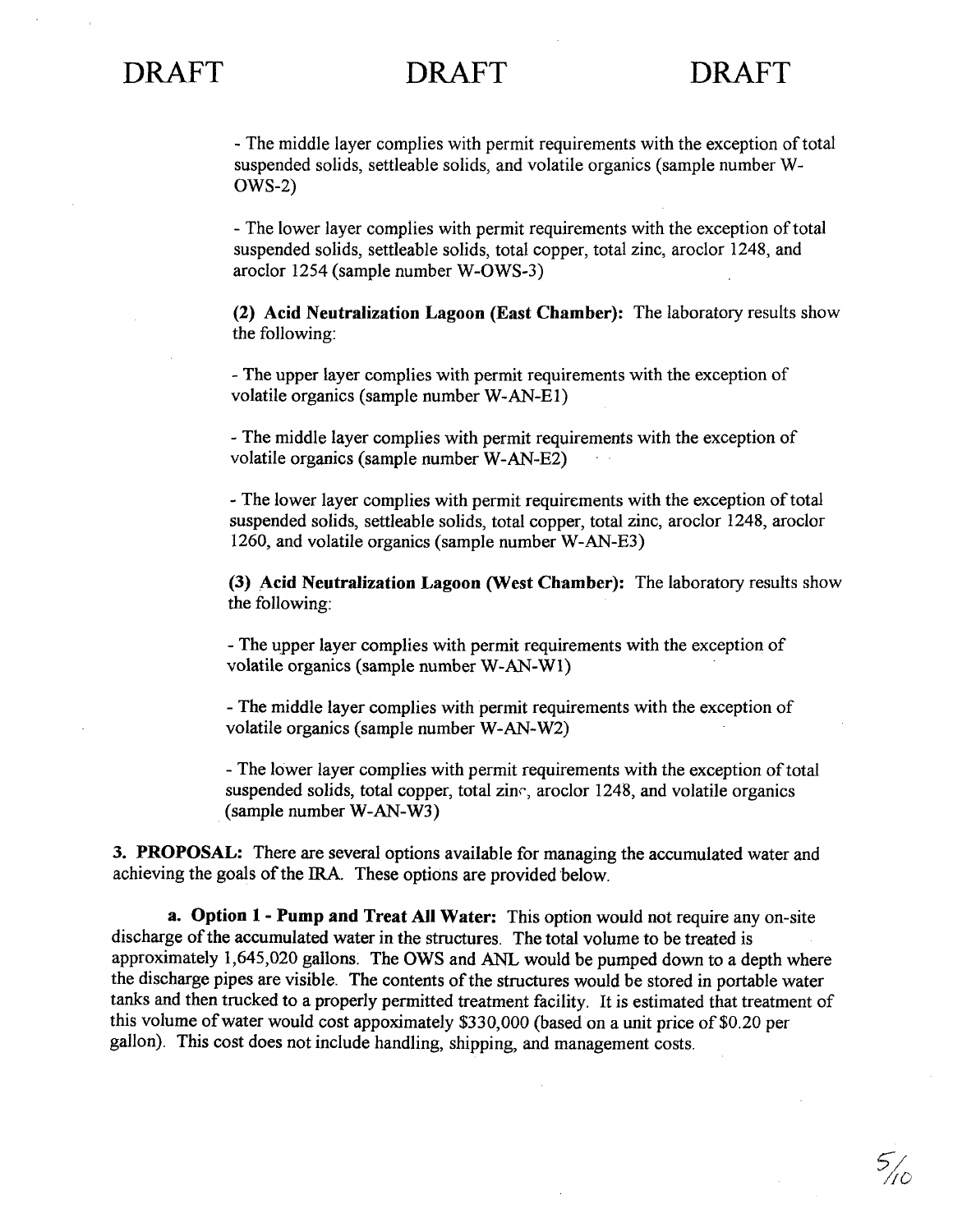b. Option 2 - Partial On-Site Discharge Water: This option would require on-site discharge of the upper two layers of accumulated water in the structures (approximately 1,238,445 gallons). First, the upper layers of the OWS and ANL would be pumped directly to the Central Drainage Ditch or to one or more stormwater retention ponds on Chemical Waste Management Incorporated property. Due to the proximity of the OWS and ANL to the Central Drainage Ditch it would be preferable to discharge to it rather than pumping the water approximately 1500 linear feet to the nearest retention pond. Second, the lower layer of water in the OWS would be pumped into the ANL west chamber to facilitate removal of the OWS discharge line. Third, the contents of the ANL west chamber would be pumped into the ANL east chamber to facilitate removal of the ANL discharge pipe The contents of the ANL west chamber would remain pending future remediation not in the scope of this project. There would be no treatment cost associated with Option 2.

c. Option  $2a$  - If on-site discharge is not possible, Option 2 could be modified to treat the two upper layers of water. This modification would cost approximately \$247,689 for treatment

d. Option 3 - On-Site Discharge of All Water: This option would require a one-time exemption to the Chemical Waste Management Incorporated stormwater discharge permit The water from the OWS and ANL would be pumped directly into the Central Drainage Ditch or to one or more stormwater retention ponds on Chemical Waste Management Property. Due to the proximity of the OWS and ANL to the Central Drainage Ditch it would be preferable to discharge to it rather than pumping the water approximately <sup>1500</sup> linear feet to the nearest retention pond

4. PREFERRED OPTION: From a technical and financial point of view, the preferred option is Option 2. However, consultation with NYS DEC is required to assess the threat to human health and the environment and whether the option would qualify for a one-time exemption to the Chemical Waste Management Incorporated stormwater discharge permit and/or clearance to discharge water to the Central Drainage Ditch It is not known whether this volume of water could be discharged on-site in a manner to minimize the potential threat.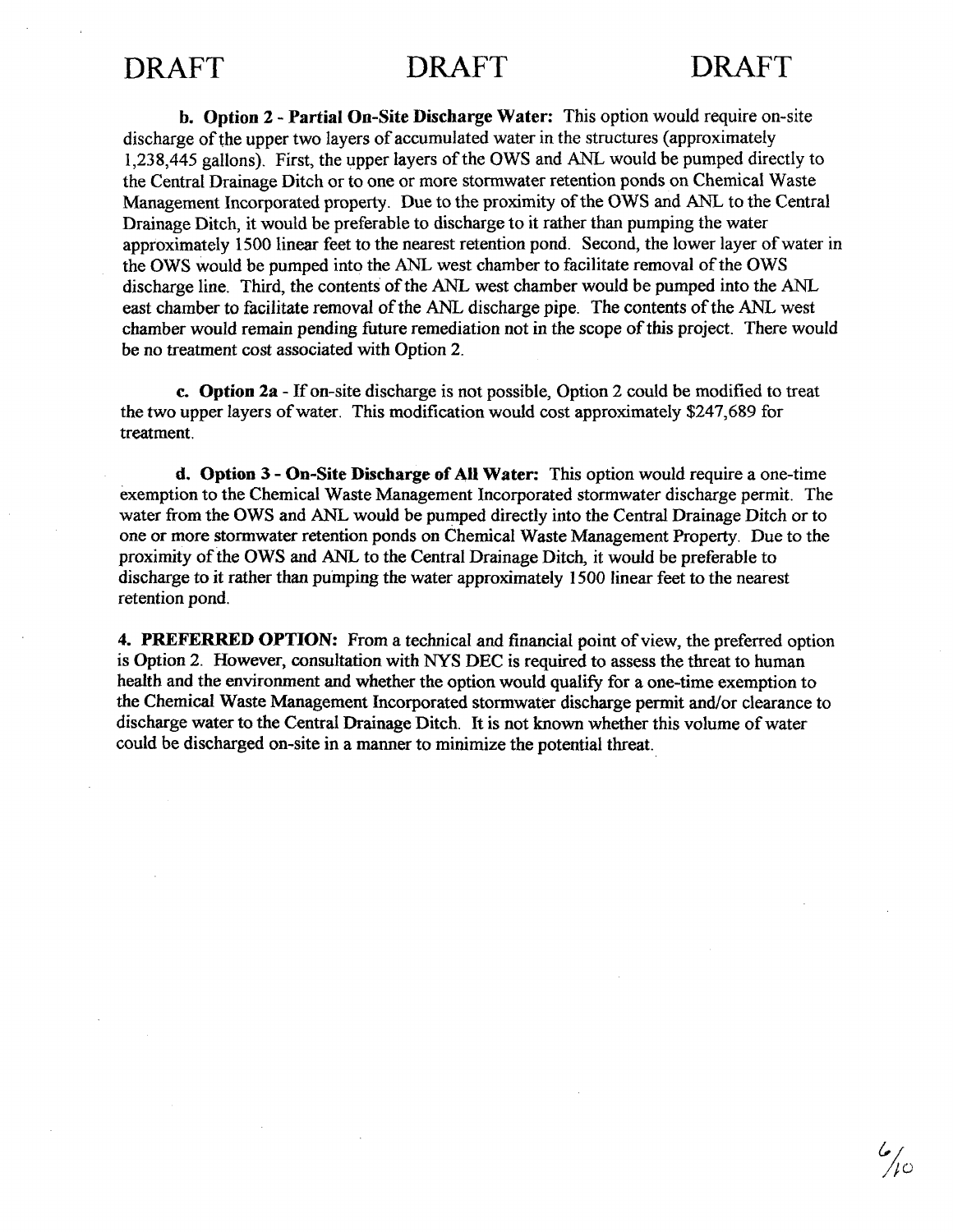|                             | <b>OWS</b> | <b>ANL</b> | <b>OWS</b> | <b>ANL</b> |
|-----------------------------|------------|------------|------------|------------|
| <b>LENGTH</b>               | 80.0       | 135.0      | 80.0       | 135.0      |
| WIDTH                       | 60.0       | 105.0      | 60.0       | 105.0      |
| <b>DEPTH</b>                | 8.5        | 12.0       | 6.5        | 9.0        |
| VOL (CF)                    | 40,800     | 170,100    | 31,200     | 127,575    |
| VOL (GAL)                   | 318,240    | 1,326,780  | 243,360    | 995,085    |
| <b>TOTAL VOL (GAL)</b>      | 1,645,020  |            | 1,238,445  |            |
| <b>OPTION 2 (TREAT VOL)</b> | 406,575    |            |            |            |
| <b>OPTION 2 (COST)</b>      | \$73,184   |            |            |            |

 $\label{eq:2.1} \frac{1}{\sqrt{2}}\left(\frac{1}{\sqrt{2}}\right)^{2} \left(\frac{1}{\sqrt{2}}\right)^{2} \left(\frac{1}{\sqrt{2}}\right)^{2} \left(\frac{1}{\sqrt{2}}\right)^{2} \left(\frac{1}{\sqrt{2}}\right)^{2} \left(\frac{1}{\sqrt{2}}\right)^{2} \left(\frac{1}{\sqrt{2}}\right)^{2} \left(\frac{1}{\sqrt{2}}\right)^{2} \left(\frac{1}{\sqrt{2}}\right)^{2} \left(\frac{1}{\sqrt{2}}\right)^{2} \left(\frac{1}{\sqrt{2}}\right)^{2} \left(\$ 

 $\label{eq:2.1} \frac{1}{\sqrt{2}}\int_{\mathbb{R}^3} \frac{1}{\sqrt{2}}\left(\frac{1}{\sqrt{2}}\right)^2\frac{1}{\sqrt{2}}\left(\frac{1}{\sqrt{2}}\right)^2\frac{1}{\sqrt{2}}\left(\frac{1}{\sqrt{2}}\right)^2.$ 

 $\mathcal{H}_{\mathrm{c}}$  .

 $\label{eq:2.1} \frac{1}{\sqrt{2}}\sum_{i=1}^n\frac{1}{\sqrt{2}}\sum_{j=1}^n\frac{1}{j!}\sum_{j=1}^n\frac{1}{j!}\sum_{j=1}^n\frac{1}{j!}\sum_{j=1}^n\frac{1}{j!}\sum_{j=1}^n\frac{1}{j!}\sum_{j=1}^n\frac{1}{j!}\sum_{j=1}^n\frac{1}{j!}\sum_{j=1}^n\frac{1}{j!}\sum_{j=1}^n\frac{1}{j!}\sum_{j=1}^n\frac{1}{j!}\sum_{j=1}^n\frac{1}{j!}\sum_{j=1$ 

 $\label{eq:2.1} \frac{1}{2} \sum_{i=1}^n \frac{1}{2} \sum_{j=1}^n \frac{1}{2} \sum_{j=1}^n \frac{1}{2} \sum_{j=1}^n \frac{1}{2} \sum_{j=1}^n \frac{1}{2} \sum_{j=1}^n \frac{1}{2} \sum_{j=1}^n \frac{1}{2} \sum_{j=1}^n \frac{1}{2} \sum_{j=1}^n \frac{1}{2} \sum_{j=1}^n \frac{1}{2} \sum_{j=1}^n \frac{1}{2} \sum_{j=1}^n \frac{1}{2} \sum_{j=1}^n \frac{$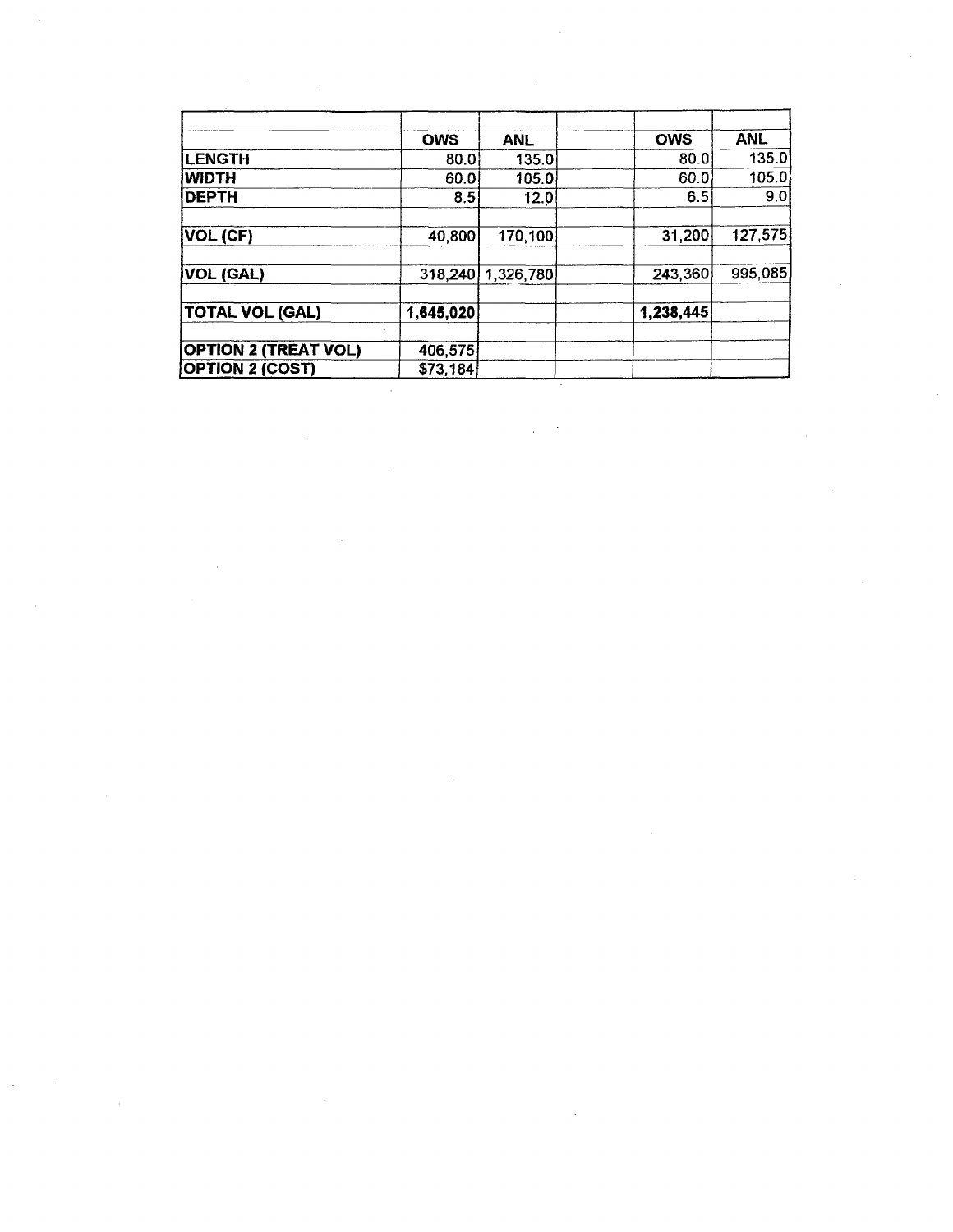



PROFILE

- $s$  SAMPLE #  $W$ -11-01 Composite sample from water taken at  $Al + Bl$
- . SAMPLE # W-11-02<br>Composite sample from water fakon al  $A2 + B2$
- SAMPLE # W-11-03  $\bullet$ Composite sample from water taker  $at$   $A3+63$
- o All samples *falen* @ mid-depth of respective<br>layer of water
- . Divide total depth into 3 equal layers
- · Sediments to be collected in layer 3 with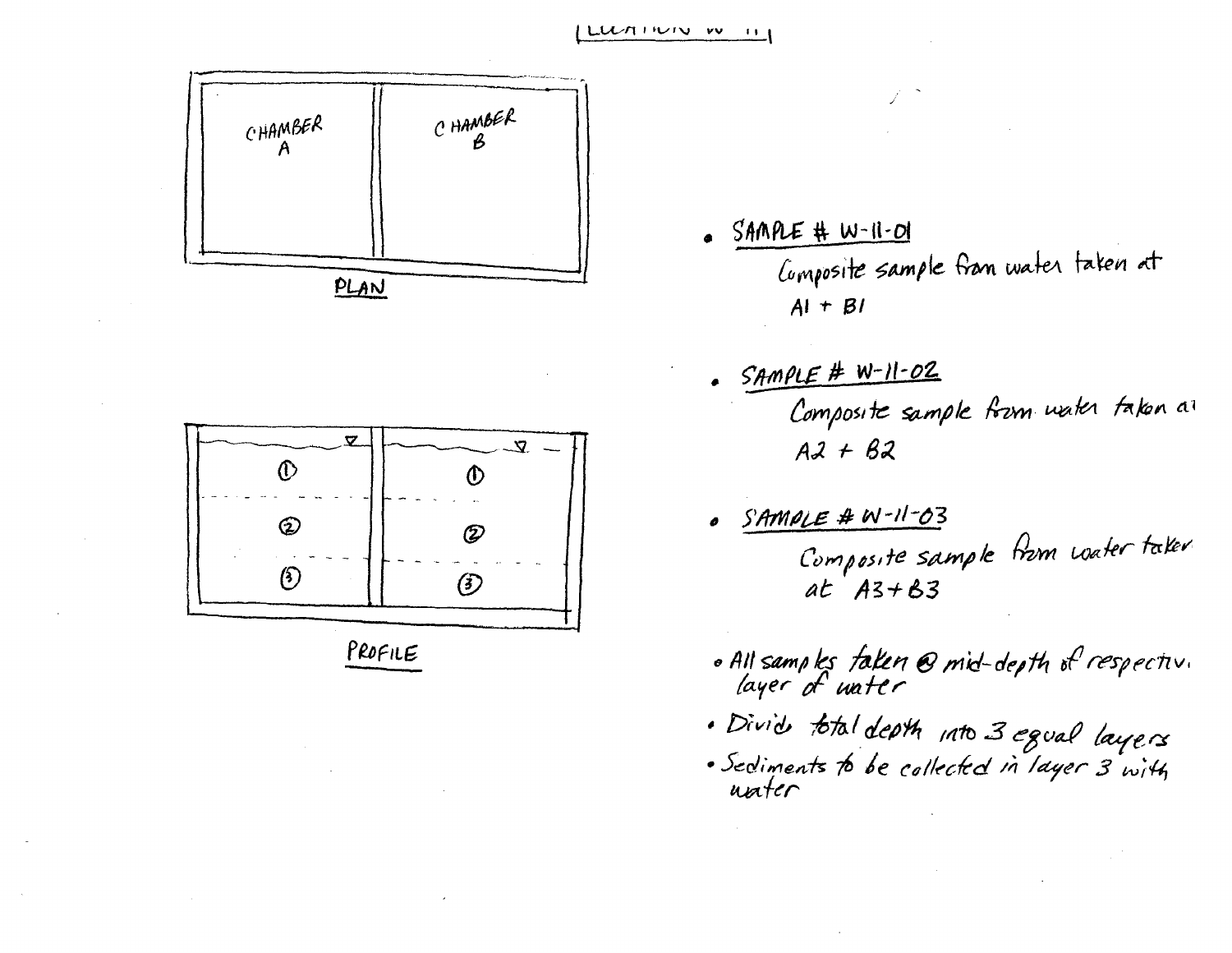#### TRANSMISEION VERIFICATION REPORT

 $\sim$ 

 $TIME: 09/06/2000 14:17$ NAME : BUFF DIST ENG DIV FAX : 716879435<br>TFL :

DATE, TIME 2012 2014:10 FAX NO /NAME 915184579248 DURATION 088119 PAGE(S) 85 RESULT OK MODE STANDARD STANDARD STANDARD STANDARD STANDARD STANDARD STANDARD STANDARD STANDARD STANDARD STANDARD STANDARD STANDARD STANDARD STANDARD STANDARD STANDARD STANDARD STANDARD STANDARD STANDARD STANDARD STANDARD STANDARD S

 $\sim$   $\sim$ 

 $\cdot$ 

 $\ddot{\phantom{a}}$ 

 $\sim 10$ 

00.01.15<br>05<br>OK<br>STANDARD<br>ECM

 $\bar{z}$ 

 $\bar{z}$ 

 $\mathbf{r}$ 

 $\bar{z}$ 

 $\sim$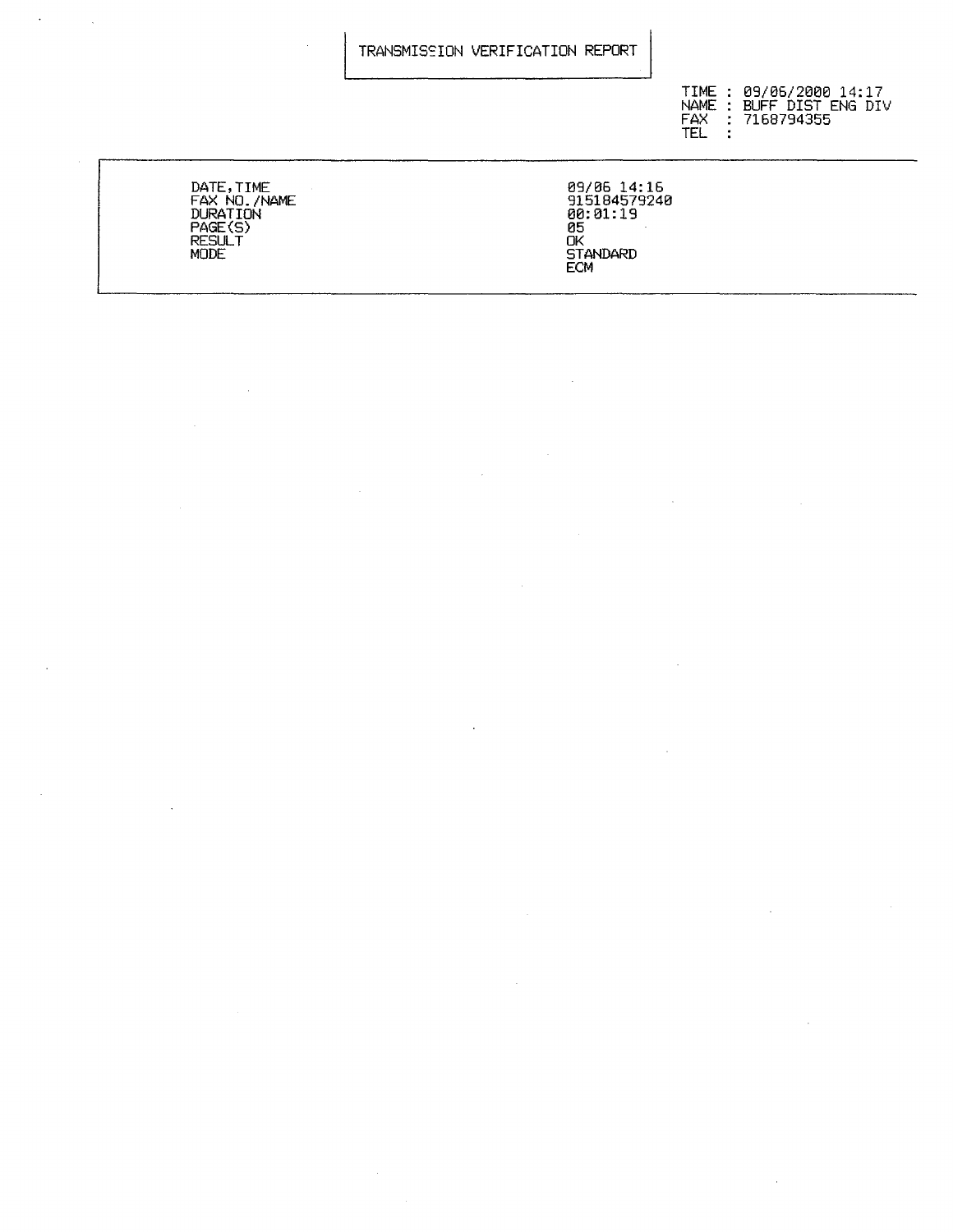| I<br>I                      |  |
|-----------------------------|--|
|                             |  |
| $\mathbf{1}$<br>ı<br>1<br>ı |  |
|                             |  |
|                             |  |
|                             |  |
|                             |  |

US Army Corps of Engineers

Buffalo District

### FACSIMILE TRANSMITTAL SHEET TO: KENT FROM: Kent Johnson Bill Kowalewski, PE COMPANY: DATE: DEC FAX NUMBER: TOTAL NO. OF PAGES INCLUDING COVER: 518-457-9240 PHONE NUMBER: PHONE/FAX NUMBER: Phone (716) 879-4418 Fax (716) 879-4355 RE william.e.kowalewski@usace.army.mil  $\Box$  URGENT  $\Box$  FOR REVIEW  $\Box$  PLEASE COMMENT  $\Box$  PLEASE REPLY  $\Box$  PLEASE RECYCLE NOTES/COMMENTS

Kent

Here is the water results summary for the OWS and ANL. Thanks for your help - hope to hear something soon

By the way - we just had a very productive conference call with USACE and US Army explosives safety experts and have approval to proceed with removal of the TNT line. Will be starting in a few days

Bill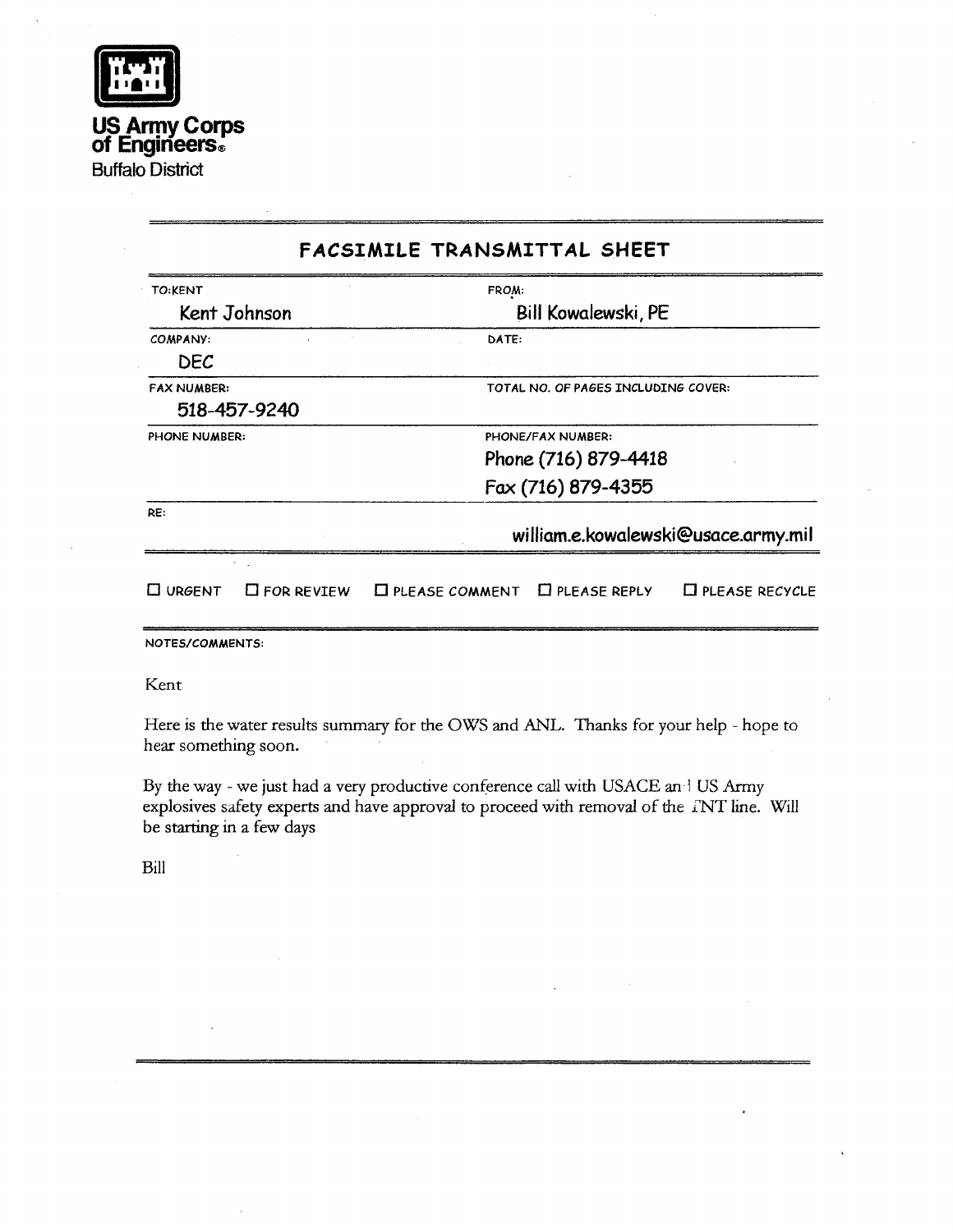# SEVENSON ENVIRONMENTAL<br>OIL WATER SEPARATOR AND ACID NUETRALIZATION POND RESULTS

#### Parameters incuded on WM SPDES Permi

 $\parallel$ 

| <u>WW SPUES Permit</u>         |                     | Units |                                                 |        |                |                |                |                |            |              |
|--------------------------------|---------------------|-------|-------------------------------------------------|--------|----------------|----------------|----------------|----------------|------------|--------------|
|                                | Compliance level    |       |                                                 |        |                |                |                |                |            |              |
|                                |                     |       | Detection Limit W-OWS-1 W-OWS-2 W-OWS-3 W-AN-E1 |        |                |                |                |                |            |              |
| pH                             | $6.5 - 8.5$         | SU    |                                                 |        |                |                |                | <b>W-AN-E2</b> | $W-AN-E3$  | W-AN-W1      |
|                                | 20 daily Ave.       |       |                                                 | 8.81   | 6.98           | 7.06           | 9.49           |                |            |              |
| <b>Total Suspended Solids</b>  |                     |       |                                                 |        |                |                |                | 9.42           | 7.75       | 9.26         |
| <b>Total Dissolved Solids</b>  | 40 daily max.       | mg/L  | 4.0 mg/L                                        | U      | 44             |                |                |                |            |              |
| Settleable solids              | monitor             | mg/L  | 4.0 mg/L                                        | 445    | 374            | 518            | 10             | 9.2            | 491        | 10.8         |
| BOD <sub>5</sub>               | 0.1 daily max.      | ml/L  | $0.1$ ml/L                                      | U      |                | 364            | 282            | 307            | 276        | 123          |
|                                | monitor             | mg/L  | 10.0 mg $O_2/L$                                 |        | $\overline{c}$ | 19             | U              | U              | 12         | U            |
| Dissolved Oxygen               | monitor             | mg/L  |                                                 | $\cup$ | U              | 23.5           | $\mathbf U$    | U              | 15.6       |              |
| Ammonia                        | 1.5 daily ave.      | mg/L  |                                                 |        |                |                |                |                |            | U            |
| Oil & Grease                   | 15 daily max.       |       | $0.1$ mg/L                                      | 0.21   | 0,14           | 0.2            | 0.4            |                |            |              |
|                                |                     | mg/L  | $4.1 - 4.5$                                     | U      | U              | U              | 7.5            | 0.75           | 0.11       | 0.13         |
| <b>Total Copper</b>            |                     |       |                                                 |        |                |                |                | U              | $\cup$     | U            |
| <b>Total Zinc</b>              | 60 daily max.       | ug/L  | 9.0 ug/L                                        | 9      | U              | 1660           |                |                |            |              |
|                                | 135 daily max. ug/L |       | 13.0 ug/L                                       | 20     | 82             |                | $\mathsf{U}$ , | U              | 746        | U            |
| Aroclor 1016                   |                     |       |                                                 |        |                | 246            | 40             | 25<br>$\;$     | 276        | 33           |
| Aroclor 1221                   | 300 daily max. ng/L |       | 250 ng/L                                        | U      |                |                |                |                |            |              |
|                                | 300 daily max. ng/L |       | 310 ng/L                                        | U      | U              | U              | U              | U              | U          | ∵U           |
| Aroclor 1232                   | 300 daily max. ng/L |       | 270 ng/L                                        |        | U              | U              | U              | U              | U          | U            |
| Aroclor 1242                   | 300 daily max. ng/L |       |                                                 | U      | U              | U              | U              | U              | U          |              |
| Aroclor 1248                   | 300 daily max. ng/L |       | 230 ng/L                                        | U      | U              | U              | 520 ng/L       | 300 ng/L       |            | U            |
| Aroclor 1254                   | 300 daily max. ng/L |       | 320 ng/L                                        | U      | U              | 670 ng/L       | U              |                | U          | 560 ng/L     |
| Aroclor 1260                   |                     |       | 260 ng/L                                        | U      | U              | 260 ng/L       | U              | U              | 15300 ng/L | U            |
|                                | 300 daily max. ng/L |       | 240 ng/L                                        | U      | U              | U              |                | U              | U          | U            |
| <b>Total Phenols</b>           |                     |       |                                                 |        |                |                | U              | U              | 2100 ng/L  | U            |
|                                | 10 daily Ave.       | ug/L  | 5 ug/L                                          | U      | U              |                |                |                |            |              |
| 2-Chloroethyl Vinyl Ether      |                     |       |                                                 |        |                | U              | $\cup$         | U              | U          | U            |
|                                | 20 daily max.       | ug/L  | 10 ug/L                                         | U      |                |                |                |                |            |              |
| Dichlorodifluoromethane        | 10 daily max.       | ug/L  |                                                 |        | U              | U              | U              | U              | $\bigcup$  | U            |
| Methylene Chloride             | 20 daily max.       | ug/L  | 5 ug/L                                          | IJ     | U              | U              | U              | U              | U          | U            |
| Volatile Organics              | 10 daily max.       | ug/L  |                                                 | U      | $\mathsf U$    | U              | U              | U              | U          |              |
|                                |                     |       |                                                 | 25     | 122            | $\overline{c}$ | 25             | 68             | 49         | U            |
| <b>Additional Constituents</b> |                     |       |                                                 |        |                |                |                |                |            | 138          |
| Explosives:                    |                     |       |                                                 |        |                |                |                |                |            |              |
| <b>HMX</b>                     |                     |       |                                                 |        |                |                |                |                |            |              |
| <b>RDX</b>                     |                     | ug/L  | 0.39                                            | U      |                |                |                |                |            |              |
|                                |                     | ug/L  | 0.16                                            | U      | U              | U              | $\sf U$        | U              | U          | U            |
|                                |                     |       |                                                 |        | U              | U              | $\cup$         | U              | $\cup$     | $\mathbf{1}$ |

 $\sim$ 

 $\breve{\sim}$ 

 $\Delta \sim 10^6$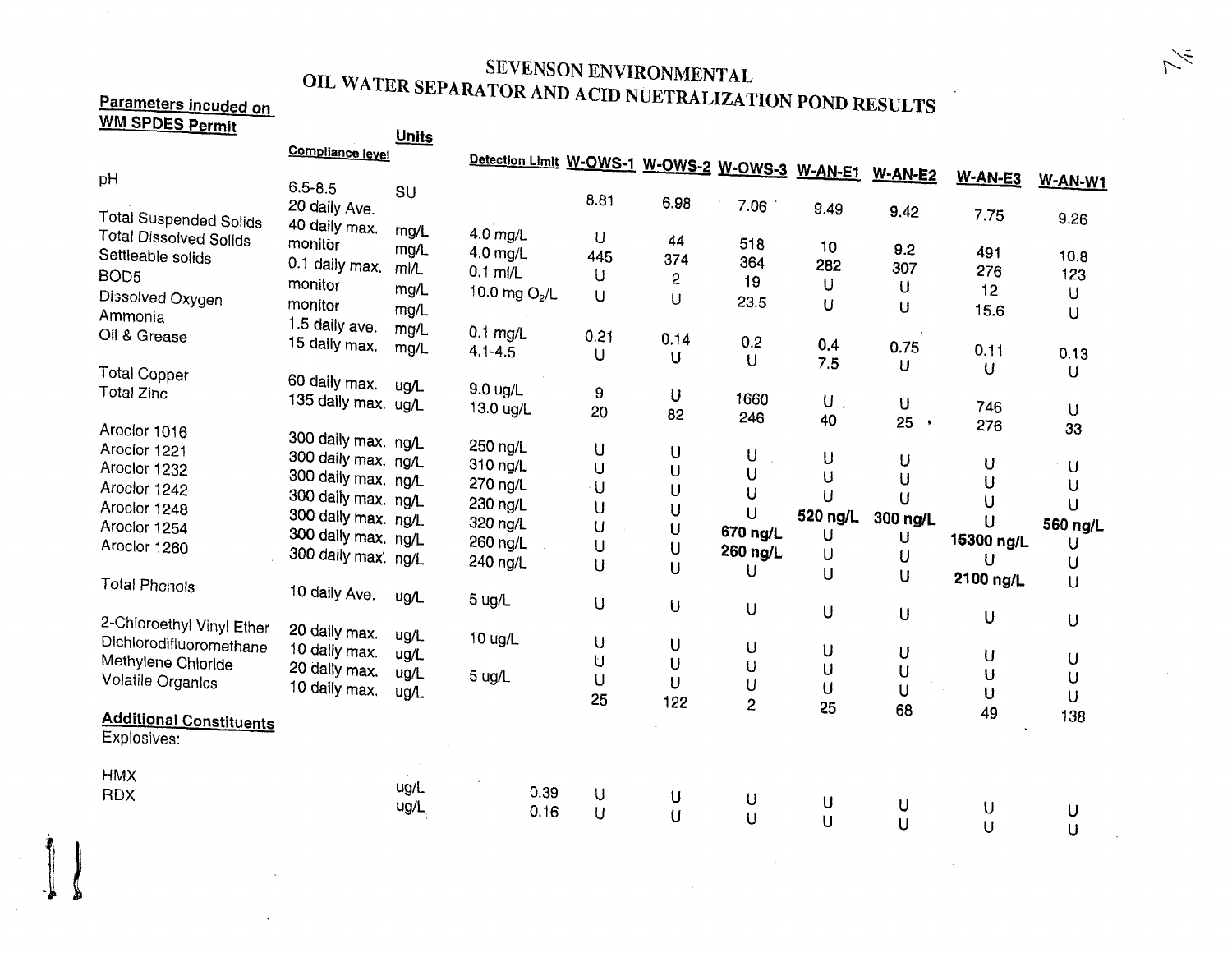### SEVENSON ENVIRONMENTAL SEVENSON ENVIRONMENTAL<br>OIL WATER SEPARATOR AND ACID NUETRALIZAT Parameters incuded on NUETEALIZATION POND RESULTS

## **Parameters incuded on<br>WM SPDES Permit**

 $\mathbf{g}_i$ 

 $\bullet$ 

| Detection Limit W-OWS-1 W-OWS-2 W-OWS-3 W-AN-E1<br>1,3,5-Trinitrobenzene<br>$W-AN-E2$<br>ug/L<br><u>W-AN-E3</u><br>0.16<br>1,3-Dinitrobenzene<br>U<br>ug/L<br>0.16<br>Nitrobenzene<br>ug/L<br>0.16<br>2,4,6-TNT<br>U<br>ug/L<br>0.16<br>Tetryl<br>ug/L<br>0.31<br>0.45<br>2,4-Dinitrotoluene<br>U<br>ug/L<br>0.16<br>2.6-Dinitrotoluene<br>ug/L<br>0.31<br>2-Amino-4,6-Dinitrotoluene<br>U<br>ug/L<br>0.31<br>4-Amino-2,6-Dinitrotoluene<br>ug/L<br>0.31<br>U | <u> IVIN OF UES F</u> ermit | <b>Units</b>     |  |  |  |                |
|---------------------------------------------------------------------------------------------------------------------------------------------------------------------------------------------------------------------------------------------------------------------------------------------------------------------------------------------------------------------------------------------------------------------------------------------------------------|-----------------------------|------------------|--|--|--|----------------|
| ug/L<br>0.31<br>4-Nitrotoluene<br>ug/L<br>0.78<br>3-Nitrotoluene<br>U<br>ug/L<br>0.31<br>IJ<br>U                                                                                                                                                                                                                                                                                                                                                              | 2-Nitrotoluene              | Compliance level |  |  |  | <u>W-AN-W1</u> |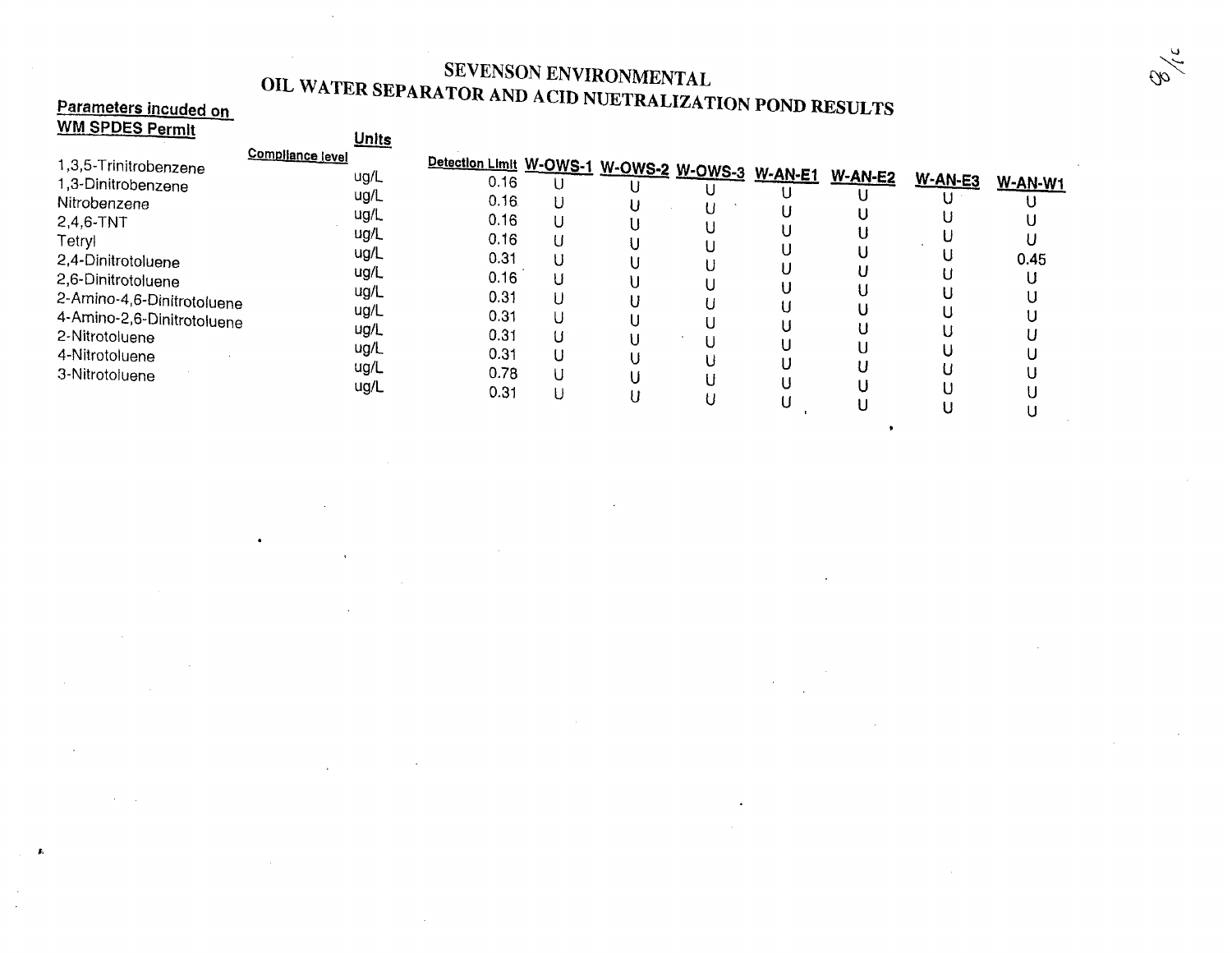### SEVENSON ENVIRONMENTAL SEVENSON ENVIRONMENTAL<br>OIL WATER SEPARATOR AND ACID NUETRALIZAT Parameters incuded on Nueval Service ANATOR AND ACID NUETRALIZATION POND RESULTS

 $\sim 10$ 

 $\sim 10^{11}$ 

 $\mathcal{L}^{\mathcal{L}}$ 

 $\bullet$ 

 $\sim 10$ 

 $\mathcal{L}$ 

 $\sim$ 

 $\sigma$ 

## <u>Parameters incuded on</u><br>WM SPDES Permit

| <u>WW SPDES Permit</u>                                                                                                                 |                                                                                                                                                               | <b>Units</b>                        |                                                                                  |                                        |                                          |
|----------------------------------------------------------------------------------------------------------------------------------------|---------------------------------------------------------------------------------------------------------------------------------------------------------------|-------------------------------------|----------------------------------------------------------------------------------|----------------------------------------|------------------------------------------|
|                                                                                                                                        | Compliance level                                                                                                                                              |                                     | Detection Limit W-AN-W2                                                          |                                        | W-AN-W3                                  |
| pH                                                                                                                                     | $6.5 - 8.5$<br>20 daily Ave.                                                                                                                                  | SU                                  |                                                                                  | 8.91                                   | 7.48                                     |
| <b>Total Suspended Solids</b><br><b>Total Dissolved Solids</b><br>Settleable solids<br>BOD <sub>5</sub><br>Dissolved Oxygen<br>Ammonia | 40 daily max.<br>monitor<br>0.1 daily max.<br>monitor<br>monitor                                                                                              | mg/L<br>mg/L<br>m/L<br>mg/L<br>mg/L | 4.0 mg/L<br>4.0 mg/L<br>$0.1$ ml/L<br>10.0 mg $O_2/L$                            | 8.8<br>260<br>U<br>U                   | 241<br>307<br>8<br>U                     |
| Oil & Grease                                                                                                                           | 1.5 daily ave.<br>15 daily max.                                                                                                                               | mg/L<br>mg/L                        | $0.1$ mg/L<br>$4.1 - 4.5$                                                        | 0.12<br>U                              | 0.4<br>U                                 |
| <b>Total Copper</b><br>Total Zinc                                                                                                      | 60 daily max.<br>135 daily max. ug/L                                                                                                                          | ug/L                                | 9.0 ug/L<br>13.0 ug/L                                                            | U<br>17                                | 901<br>229                               |
| Aroclor 1016<br>Aroclor 1221<br>Aroclor 1232<br>Aroclor 1242<br>Aroclor 1248<br>Aroclor 1254<br>Aroclor 1260                           | 300 daily max. ng/L<br>300 daily max. ng/L<br>300 daily max. ng/L<br>300 daily max. ng/L<br>300 daily max. ng/L<br>300 daily max. ng/L<br>300 daily max. ng/L |                                     | 250 ng/L<br>310 ng/L<br>270 ng/L<br>230 ng/L<br>320 ng/L<br>260 ng/L<br>240 ng/L | U<br>U<br>U<br>460 ng/L<br>U<br>U<br>U | U<br>U<br>U<br>U<br>40700 ng/L<br>U<br>U |
| <b>Total Phenols</b>                                                                                                                   | 10 daily Ave.                                                                                                                                                 | ug/L                                | 5 ug/L                                                                           | U                                      | U                                        |
| 2-Chloroethyl Vinyl Ether<br>Dichlorodifluoromethane<br>Methylene Chloride<br>Volatile Organics                                        | 20 daily max.<br>10 daily max.<br>20 daily max.<br>10 daily max.                                                                                              | ug/L<br>ug/L<br>ug/L<br>ug/L        | 10 ug/L<br>5 ug/L                                                                | U<br>U<br>U<br>17                      | U<br>U<br>U                              |
| <b>Additional Constituents</b><br>Explosives:                                                                                          |                                                                                                                                                               |                                     |                                                                                  |                                        | 38                                       |
| <b>HMX</b><br><b>RDX</b>                                                                                                               |                                                                                                                                                               | ug/L<br>ug/L                        | 0.39<br>0.16                                                                     | U<br>U                                 | U<br>U                                   |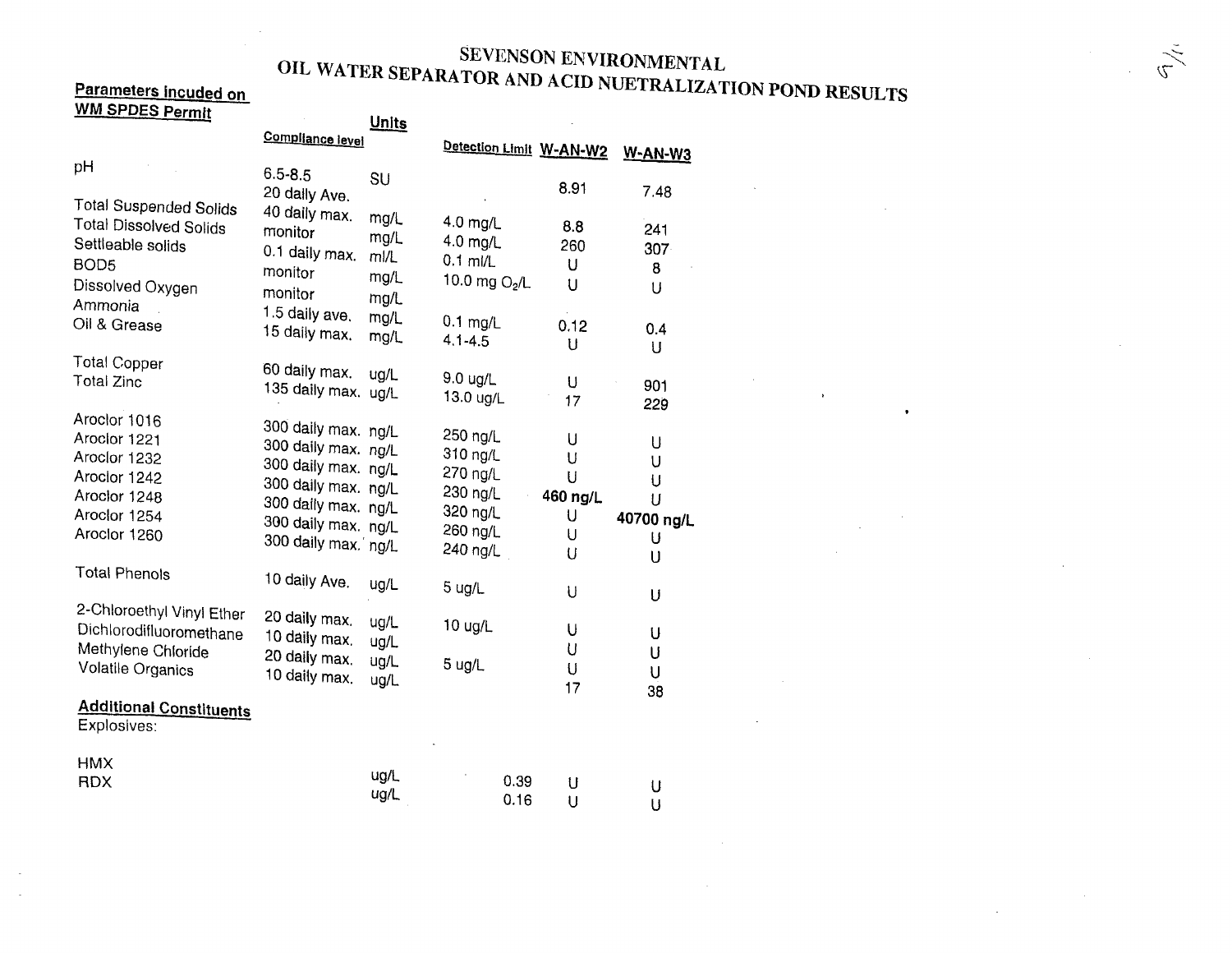#### SEVENSON ENVIRONMENTAL **OIL WATER SEPARATOR AND ACID NUETRAL SEPARATOR AND ACID NUETRAL** Parameters incuded on Nunclear Sea ANA LUR AND ACID NUETRALIZATION POND RESULTS

 $\sim$ 

 $\mathbf{A}^{\mathrm{eff}}$ 

 $\sim$   $\sim$ 

 $\mathcal{L}^{\mathcal{L}}(\mathcal{L}^{\mathcal{L}})$  and  $\mathcal{L}^{\mathcal{L}}(\mathcal{L}^{\mathcal{L}})$  and  $\mathcal{L}^{\mathcal{L}}(\mathcal{L}^{\mathcal{L}})$ 

### WM SPDES Permit

 $\sim 10^7$ 

 $\mathcal{A}$ 

| WM SPDES Permit                                                                                                                                                                                                                                    |                  | <u>Units</u>                                                                                 |                                                                                                                         |                                                |                                  |
|----------------------------------------------------------------------------------------------------------------------------------------------------------------------------------------------------------------------------------------------------|------------------|----------------------------------------------------------------------------------------------|-------------------------------------------------------------------------------------------------------------------------|------------------------------------------------|----------------------------------|
| 1,3,5-Trinitrobenzene<br>1,3-Dinitrobenzene<br>Nitrobenzene<br>$2,4,6-TNT$<br>Tetryl<br>2,4-Dinitrotoluene<br>2,6-Dinitrotoluene<br>2-Amino-4,6-Dinitrotoluene<br>4-Amino-2,6-Dinitrotoluene<br>2-Nitrotoluene<br>4-Nitrotoluene<br>3-Nitrotoluene | Compliance level | ug/L<br>ug/L<br>ug/L<br>ug/L<br>ug/L<br>ug/L<br>ug/L<br>ug/L<br>ug/L<br>ug/L<br>ug/L<br>ug/L | Detection Limit W-AN-W2<br>0.16<br>0.16<br>0.16<br>0.16<br>0.31<br>0.16<br>0.31<br>0.31<br>0.31<br>0.31<br>0.78<br>0.31 | U<br>U<br>U<br>U<br>U<br>U<br>U<br>U<br>U<br>U | W-AN-W3<br>U<br>U<br>U<br>U<br>U |

 $\bullet$